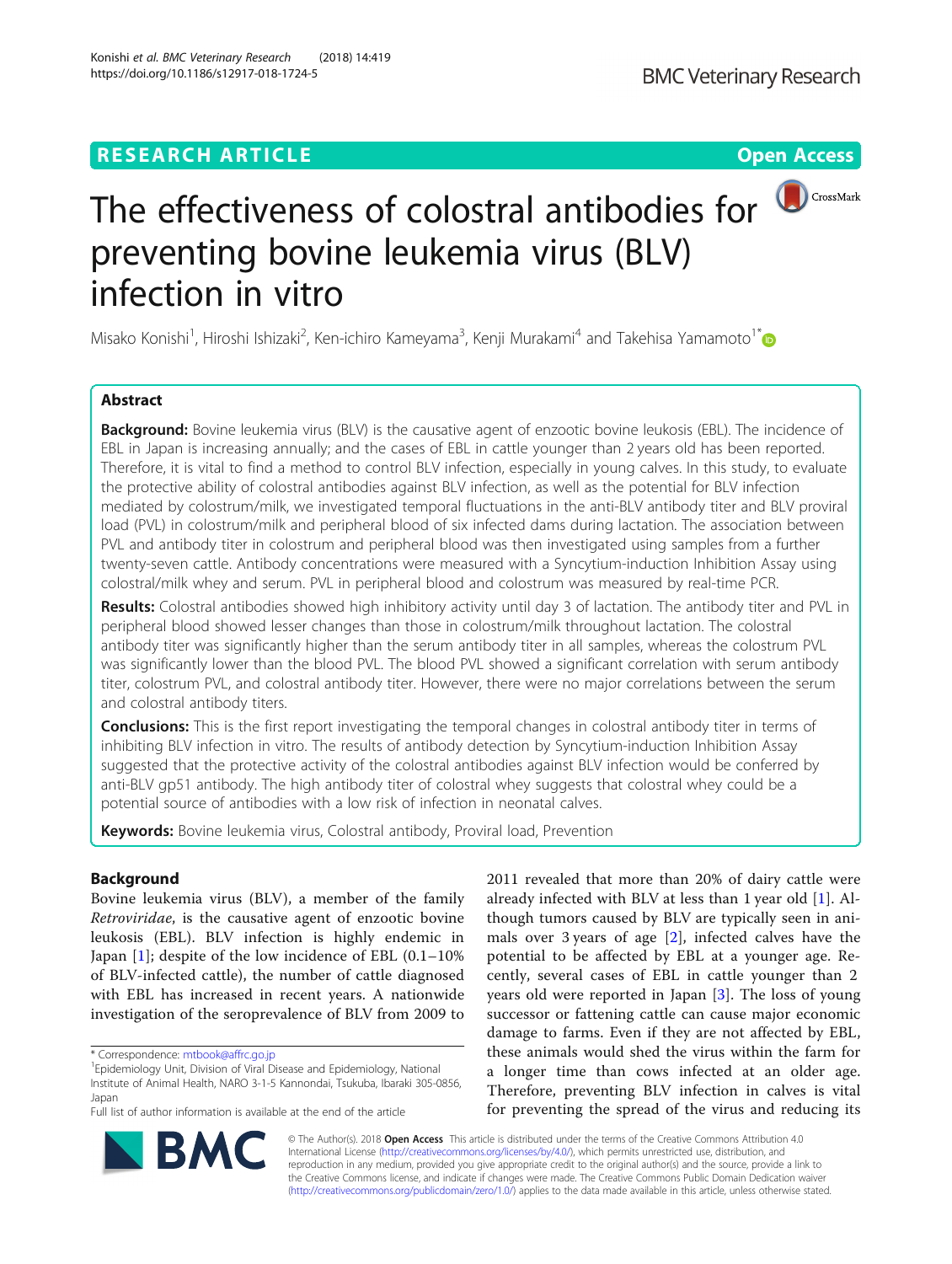economic impact. The target cells of BLV in cattle are B lymphocytes; thus, the blood, colostrum, and milk of infected cattle are known to be the major sources of infection [\[2](#page-7-0), [4](#page-7-0), [5](#page-7-0)]. On the other hand, several studies reported that anti-BLV antibodies found in the colostrum of BLV-infected cattle could protect newborn calves from BLV infection, both in vivo by experimentally infecting calves with BLV and through prospective studies without artificially infecting calves [[6](#page-7-0)–[9\]](#page-7-0). However, the mechanism of protection in the colostrum from infected dam is not clear, and its importance as an infection source has never been examined in vitro. Thus, the applicability of colostrum from infected dams to prevent BLV infection in neonatal calves remains controversial. In this study, to evaluate the protective ability of colostral antibodies against BLV infection, as well as the potential for BLV infection mediated by colostrum/ milk, we investigated the fluctuations in the antibody titer and proviral load (PVL) in the colostrum/milk and peripheral blood of infected dams during the lactation period. Moreover, the association between PVL and the antibody titer in the colostrum and peripheral blood were investigated.

# Results

# Fluctuations in BLV antibody titer and PVL in colostrum/ milk

The changes in antibody titer, somatic cells (SCs) count (SCC), and PVL in cattle colostrum/milk in experiment 1 are presented in Fig. [1](#page-2-0). The antibody titer was highest at day 1 and 3 of lactation, decreased drastically from day 5, and became undetectable from day 7 until the end of sampling. SCC also achieved a peak at day 1 and 3 of lactation in three of six infected cattle and three of four non-infected cattle; levels were maintained at under  $4.5 \times 10^6$  cells/ml from day 5 in all cattle, except one infected cow, which showed levels of almost  $2.0 \times 10^6$ cells/ml at 1 month into the lactation period. Low levels of BLV proviral DNA were detected in infected cattle until day 7 of lactation, but concentrations were undetectable or 0.9–1 copy/10 ng DNA from day 14 until the end of the sampling period. The non-infected cattle all showed negative results for both Syncytium-induction Inhibition Assay (SIIA) and real-time PCR.

# Fluctuations in BLV antibody titer and PVL in blood

The changes in the antibody titer, PVL, and number of lymphocytes in the blood of cattle in experiment 1 are presented in Fig. [2.](#page-3-0) The antibody titers in the sera of infected cattle ranged from 16 to 512 throughout the study period; no major decreases or increases were observed. The number of lymphocytes was approximately constant in each sample throughout the study period, ranging from  $28.8-121.1 \times 10^2$  /µl in infected cattle,

and  $21.7-47.7 \times 10^2$  /µl in non-infected cattle. Fluctuations were observed in blood PVL, but levels were maintained at  $0.7-3.1 \times 10^3$  copies/10 ng DNA throughout the study period. The non-infected cattle all showed negative results for both SIIA and real-time PCR.

# Antibody titer and PVL in colostrum and blood samples

The colostral antibody titers from the twenty-seven infected cattle in experiment 2 ranged from 64 to 1024 (mean value: 644.7), whereas the serum antibody titers ranged from 16 to 512 (mean value: 134.5). The antibody titer in colostrum was significantly higher than that in blood  $(p < 0.05)$  (Fig. [3](#page-4-0)a). Proviral DNA was detected in 74.1% (20/27) of cattle in experiment 2. The PVL in colostrum ranged from 0 (not detected) to 254.6 copies/ 10 ng DNA (mean value: 21.6 copies/10 ng DNA), while that in blood ranged from 0.1 to 4363.3 copies/10 ng DNA (mean value: 1166.1 copies/10 ng DNA). The PVL in colostrum was significantly lower than that in blood  $(p < 0.05)$  (Fig. [3b](#page-4-0)).

# Correlation between PVL and antibody titer in blood and colostrum

The correlations between PVL and antibody titer in blood and colostrum are presented in Fig. [4.](#page-4-0) Statistical analysis indicated that PVL in the blood showed a significant correlation with serum antibody titer, colostral antibody titer, and PVL in colostrum ( $p < 0.05$ ). The correlation coefficients (r) between blood PVL and serum antibody titer, colostral antibody titer, and colostrum PVL were 0.69, 0.59, and 0.53, respectively. However, a significant correlation was not found between colostral antibody titer and serum antibody titer  $(r = 0.37)$ ,  $p = 0.06$ , and PVL in colostrum ( $r = 0.57$ ,  $p = 0.06$ ).

# **Discussion**

To evaluate the protective ability and infectivity of colostrum/milk from cattle infected with BLV, the temporal changes in antibody titer and PVL in colostrum/ milk were investigated. Performing SIIA with whey samples allowed us to quantitatively measure the antibody titer in colostrum/milk. Although previous studies measured the antibody levels in colostrum and milk using ELISA [[10,](#page-7-0) [11\]](#page-8-0), we chose to use SIIA to measure antibody titers because one of the aims of this study was to determine the protective mechanism of colostral antibodies against BLV infection. Thus, this is the first report to investigate the temporal changes in the colostral antibody titer in terms of its protective ability against BLV infection in vitro. The results of antibody detection by SIIA revealed that colostrum from infected cattle inhibited syncytium induction caused by BLV infection. Syncytium formation results from cell-to-cell fusion caused by BLV gp51, an outer membrane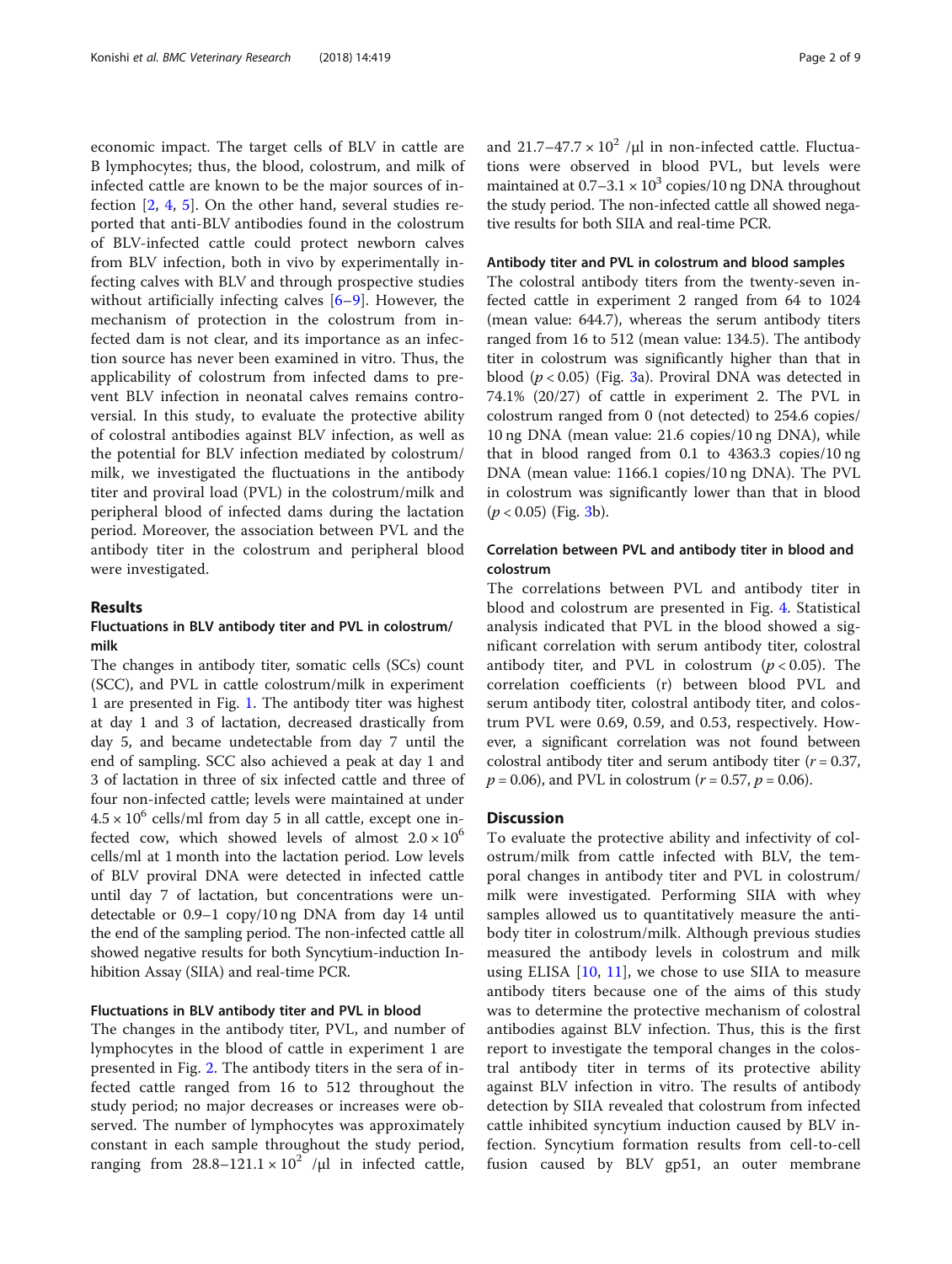<span id="page-2-0"></span>

glycoprotein [[12,](#page-8-0) [13](#page-8-0)]. Previous studies showed the complement-dependent cytotoxicity of anti-gp51 antibody [[14,](#page-8-0) [15\]](#page-8-0), and previous studies hypothesized that the protective effect of BLV infection mediated by immunoglobulin (Ig) G would be conferred by antiglycoprotein antibodies  $[16]$  $[16]$ . Thus, it can be concluded that the protective effect of colostral antibodies in

BLV-infected cattle against BLV infection was conferred by anti-gp51 antibody, as has been observed in serum.

The results of experiment 1 revealed the chronological changes in PVL and antibody titer in both colostrum/ milk and peripheral blood. The colostral antibody titer peaked at day 3 of lactation and rapidly decreased beginning on day 5. It is known that the total Ig levels in milk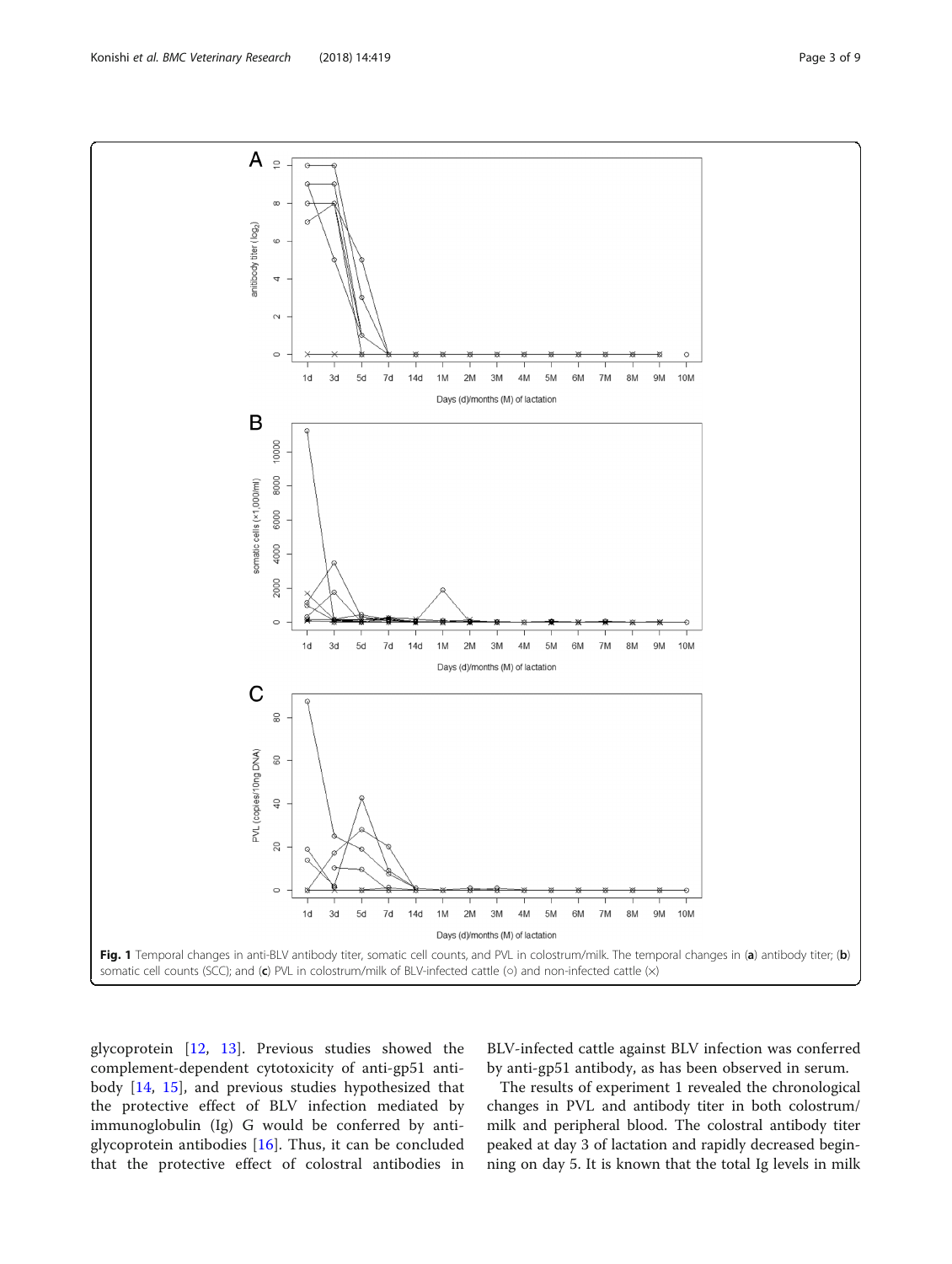<span id="page-3-0"></span>

decline rapidly during the first 5 days after delivery [[17](#page-8-0), [18\]](#page-8-0). Thus, the decrease in anti-BLV antibody reflected the decrease in Igs during the transition from colostrum to mature milk. On the other hand, PVL in colostrum was lower than that in blood, and gradually decreased after day 5 of lactation. Most samples were negative for PVL after day 14 of lactation. These decreases in PVL in colostrum/milk seemed consistent with observed decreases in SCC. Since a portion of SCs were infected with BLV, a decrease in SCC would cause a decrease in PVL in colostrum/milk. Under normal circumstances, maternal antibodies and leukocytes contained in colostrum are absorbed through the intestinal epithelial cells of neonatal calves and delivered into their blood circulation. This capacity for absorption only lasts until 48 h after birth [\[19](#page-8-0), [20](#page-8-0)]. Considering the low PVL in mature milk detected in this study and the decreased absorptive capacity of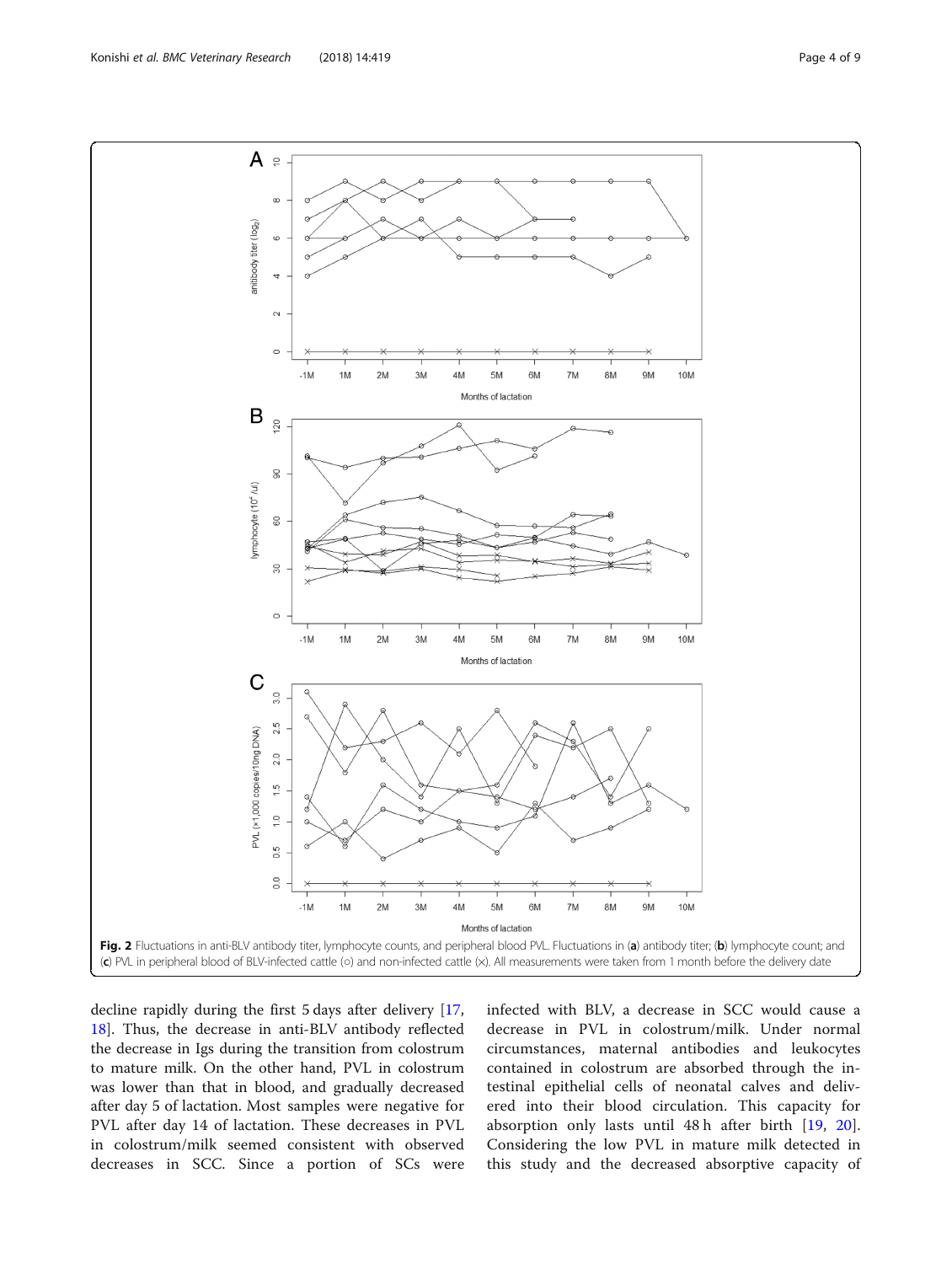<span id="page-4-0"></span>

calf intestinal epithelial cells, it is possible that the role of mature milk from infected dams as a source of infection is not a major one. However, although the stage of lactation was unknown, a previous study detected BLV proviral DNA in the milk of infected cattle by quantitative real-time PCR  $[11]$  $[11]$ . Thus, the PVL in milk would vary with individual, and feeding milk with high PVL to calves without maternal antibodies could cause BLV infection to the calves. Since the infection threshold of PVL in milk remains unknown, the risk of BLV infection via ingesting raw milk should be evaluated in future studies.

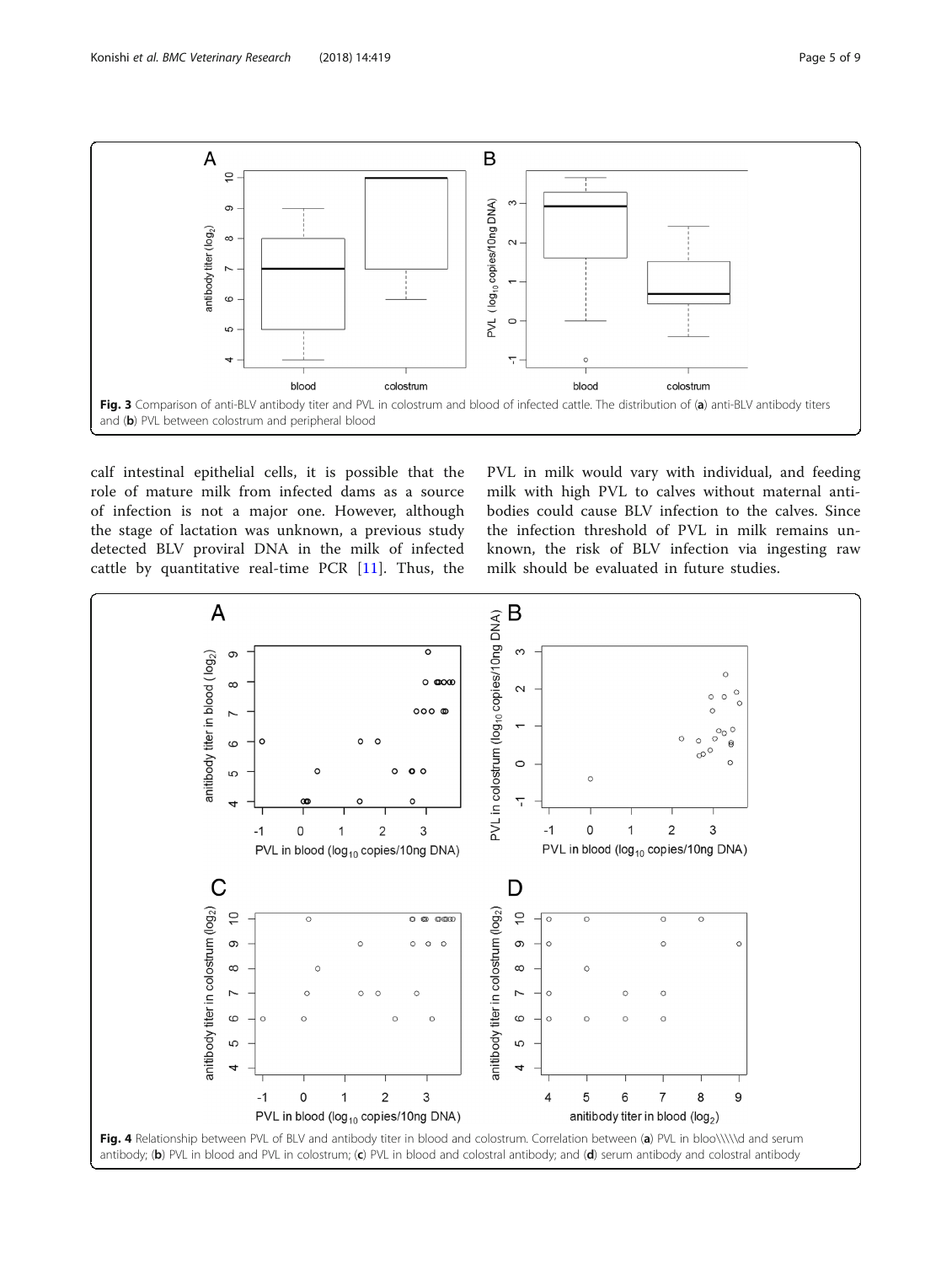The results of experiment 2 revealed that the antibody titer in colostrum was significantly higher than that in blood. Igs accumulate in the mammary gland during the prepartum dry period. Many different Igs, including IgG1, the predominant Ig in cattle, are selectively accumulated from blood circulation into the colostrum. It is known that this process causes 5- to 10-fold increases in the concentration of IgG1 in colostrum compared to maternal serum [[17,](#page-8-0) [18](#page-8-0)]. Although the Ig class of the anti-gp51 antibody detected in this study was not investigated, we hypothesized that the increased antibody titer in colostrum compared to that in serum was the result of the selective accumulation of IgG1. On the other hand, PVL in colostrum was significantly lower than that in blood. In healthy cattle, the amount of PBL, SCC in colostrum, and SCC in mature milk of cattle are 4.9–  $12.0 \times 10^3$  /µl,  $1.0 - 3.0 \times 10^6$  cells/ml, and  $2.0 \times 10^5$  cells/ml, respectively [[19,](#page-8-0) [21,](#page-8-0) [22](#page-8-0)]. The predominant cell type in colostrum/milk is macrophages, whereas that in PBL is lymphocytes [[19,](#page-8-0) [22](#page-8-0)]. Recent studies showed that the fraction of lymphocytes in bovine PBL is  $\sim$  50% [\[23](#page-8-0), [24\]](#page-8-0). On the other hand, the percentage of lymphocytes in colostrum SCs has been reported as 22–25%; in contrast, B lymphocytes, the target cells of BLV, account for less than 5% of the total lymphocytes [[19,](#page-8-0) [21\]](#page-8-0). We therefore concluded that the low levels of PVL in colostrum were caused by the smaller proportion of B lymphocytes in colostrum than in blood.

A significant correlation between PVL in blood and serum antibody titer, PVL in colostrum, and colostral antibody titer were found in this study. Our findings are consistent with previous studies reporting that the anti-BLV antibody titer in serum should reflect PVL in blood [[10](#page-7-0), [25](#page-8-0)]. As described above, leucocytes and antibodies in colostrum were transferred from the blood. Thus, PVL in colostrum should be consistent with the level of PVL in blood. However, there were no significant correlations between antibody titer in blood and that in colostrum even though colostral antibodies were also accumulated from maternal blood. Some infected cattle had high colostral antibody titers despite their low serum antibody titers. The selective accumulation of Igs in colostrum would cause a major increase in the colostral antibody titer in these cattle and might be a cause of the unclear relationship between antibody titer in the blood and colostrum. In addition, we observed that 33.3% (9/27) of colostral samples completely inhibited syncytium induction at 1024-fold dilution, the highest dilution limit in this study; therefore, we may have underestimated the antibody titers in these samples. The selective accumulation of Igs in colostrum and the possibility of higher than expected antibody titers may also be a cause of the non-significant correlation between colostral antibody titer and PVL in colostrum.

In this study, a strong protective ability of colostral whey against BLV infection was found in vitro. This result suggests that colostral whey has potential use as a source of anti-BLV antibodies in neonatal calves. A notable advantage of colostral whey as source of anti-BLV antibodies is the low risk of BLV infection. Since milk whey does not contain SCs, cell-to-cell BLV infection would not occur. Moreover, cell-free virus particles in the whey could be inactivated by heat treatment. Kono et al. [[16](#page-8-0)] parenterally administrated an IgG solution derived from the sera of sheep experimentally infected with BLV to non-infected sheep. They then inoculated the sheep with 50 μl whole blood from BLV-infected sheep several days after administration. Sheep with a passive antibody titer of 64 or more (determined by an agar gel immunodiffusion test) were not infected with BLV by the inoculation [\[16\]](#page-8-0). Based on those results, we hypothesized that colostral whey antibodies could become a source of passive antibodies in calves by feeding them with colostral whey immediately after birth. However, breastfeeding is known as one of the major routes of mother-to-child transmission of HTLV-1, the related virus of BLV, even though maternal antibodies are present in breast milk [[26](#page-8-0)]. Therefore, the actual protective ability of colostral antibodies must be evaluated in vivo. Moreover, the relationship between the dosage of antibodies in colostrum and passive antibody titers in neonatal sera, the relationship between serum antibody titer and its subsequent protective effects, the duration of antibody effectiveness, and the absence of transmission by heat-inactivated colostrum whey must be investigated in vivo in order to verify the utility and safety of colostral whey as an antibody source in BLV-infected cattle. It is necessary to find donor cattle with high colostral antibody titers to prepare sufficient doses of colostral antibody; a high blood PVL would be a useful index for the selection of donor cattle before delivery.

# Conclusions

In this study, a strong protective activity of colostral antibodies against BLV infection was found in vitro. We considered that the protective effect of colostral antibodies in BLV-infected cattle against BLV infection was conferred by anti-gp51 antibody, as has been observed in serum. This result suggests that colostral whey has potential use as a source of anti-BLV antibodies in neonatal calves.

# Methods

#### Animals and sample collection

In experiment 1, to investigate the temporal fluctuations in anti-BLV antibody titer in colostrum/milk and serum over the lactation period, colostrum/milk and blood samples were collected from six BLV-infected cattle and four non-infected cattle raised in a BLV-infected farm in Japan in 2014–2015. Blood samples were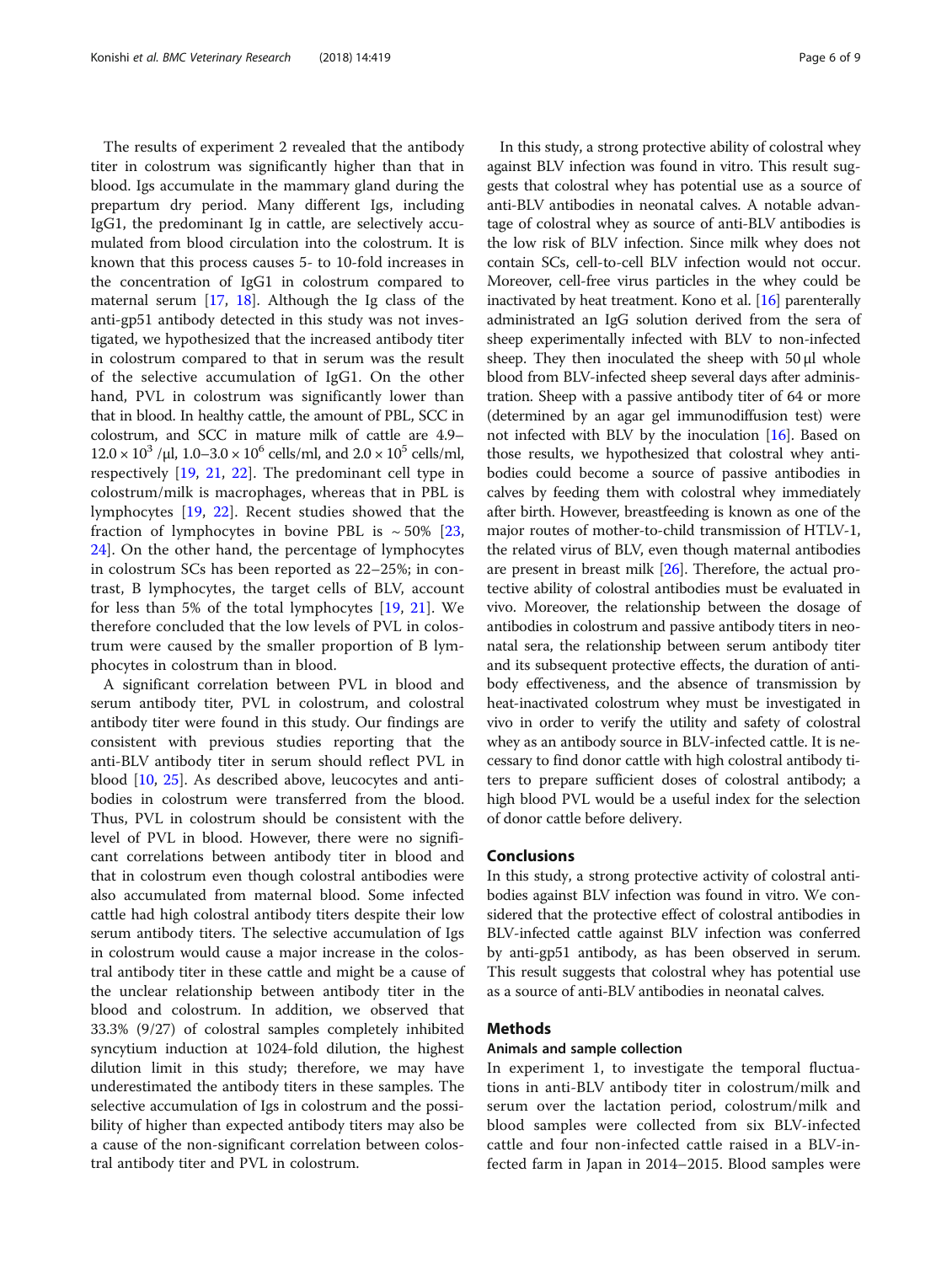collected once a month from 1 month before the estimated date of delivery until the dry period; serum and peripheral blood leukocytes (PBL) were then extracted from the samples. Colostrum/milk samples were collected on day 1, 3, 5, 7, and 14 of lactation, and once a month from 1 month after the start of lactation until the dry-off date.

In experiment 2, twenty-seven BLV-infected cattle from a different BLV-infected farm in Japan were tested to examine the correlation between antibody titer and PVL. Colostrum was sampled at day 1 of lactation for each cow. In accordance with the owner's intention, blood collection from all cattle in experiment 2 was conducted on the same day. The time between blood collection and colostrum collection ranged from 0 to 6 months (mean: 2.7 months).

All cattle in this study were tested for BLV infection using a commercial Enzyme-linked immunosorbent assay (ELISA) kit (JNC, Tokyo, Japan) and real-time PCR. Cattle that were positive for both tests were classified as infected, and cattle that were negative for both tests were classified as non-infected. Real-time PCR was performed as described below. Serum and milk whey separation, as well as the isolation of PBL and SCs, were performed within 2 days after sampling. Then, each sample was stored at − 20 °C for further experiments.

# Preparation of somatic cells and milk whey

Colostrum/milk samples (40 ml) were centrifuged at 3000 rpm for 20 min at 4 °C. The fat layer was removed using a micro-spatula, and milk whey was transferred to a new container. The precipitate was collected to isolate SCs and suspended in 1 ml phosphate-buffered saline (PBS). After the cells were counted using a TC20 automated cell counter (Bio-Rad Laboratories, Hercules, CA, USA), the cell suspension was centrifuged at 2000 rpm for 5 min at 4 °C. PBS was removed and cells were stored at − 20 °C until DNA extraction. Whey samples were prepared by centrifuging 12 ml milk whey at 30,000 rpm for 60 min at 4 °C. The whey samples were stored at − 20 °C until antibody titration, described below.

# Leukocyte count

The number of leukocytes and lymphocytes in peripheral blood were counted using a veterinary hematology analyzer (Celltac Alpha, MEK-6450; Nihon-Kohden, Tokyo, Japan).

#### PBL isolation

PBL was isolated from 5 ml EDTA-treated blood according to the method previously described by Asfaw et al. [[27\]](#page-8-0).

# DNA extraction

DNA was extracted from SCs and PBL using a commercial DNA extraction kit (DNeasy Blood & Tissue Kit; Qiagen, Hilden, Germany) according to the manufacturer's instructions.

# Quantification of BLV PVL

To detect and quantify BLV proviral DNA, real-time PCR was performed using a TaqMan probe. Primers and probes were designed to target the BLV tax gene according to the complete BLV proviral sequence obtained via GenBank (accession No. K02120). Primers and probe were as follows: sense primer (BLVCG-tax-8008F), 5'-CCAT GTGACCGGTTACACGTAT-3′ (nucleotides [nt] 8008– 8029); antisense primer (BLVCG-tax-8093R), 5'-ACCA ATTCGGACCAGGTTAGC-3′ (nt 8073–8093); and Taq-Man MGB probe (BLVCGtax8034T\_F), 5'-FAM-CAGT CCTCAGGCCTT-MGB-3′ (nt 8034–8048). A synthetic 186-bp DNA fragment was used as a positive control. The fragment, identical to nt 7958–8143 (K02120), was synthesized using GeneArt Strings DNA (Thermo Fisher Scientific, Waltham, MA, USA). Serial 10-fold dilutions of the positive control, ranging from 10 to  $10^6$  copies/5  $\mu$ l, were used to draw a standard quantification curve. PCR was carried out using the QuantStudio 3 Real-time PCR System (Thermo Fisher Scientific) with the Premix EX-Taq (Perfect Real Time) kit (Takara Bio Inc., Shiga, Japan) according to the manufacturer's instructions at a final reaction volume of 25 μl. Each reaction mixture contained 0.25 μM each primer 0.1 μM TaqMan MGB probe, and 5 μl DNA sample. The concentration of DNA in each sample was measured using a NanoDrop ND-1000 (Thermo Fisher Scientific), and the amount of DNA in each well was adjusted to less than 100 ng/well. Amplification was performed according to the following conditions: initial denaturation at 95 °C for 30 s, followed by forty-two cycles of denaturation at 95 °C for 5 s and annealing at 60 °C for 34 s. The measured value was divided by the amount of DNA in each well, and PVL was expressed as copies/10 ng DNA.

# Cell culture

CC81 cells, a feline cell line with high susceptibility to BLV, as well as fetal lamb kidney cells persistently infected with BLV (FLK-BLV), were used to measure the anti-BLV antibody titers as described below. CC81 cells were grown in Eagle's minimal essential medium (MEM) with 5% fetal bovine serum (FBS) and 10% tryptose phosphate broth. FLK-BLV cells were grown in Eagle's MEM with 5% FBS.

# SIIA

SIIA was performed based as previously described by Kono et al. [[14\]](#page-8-0). A rabbit complement (Standard Rabbit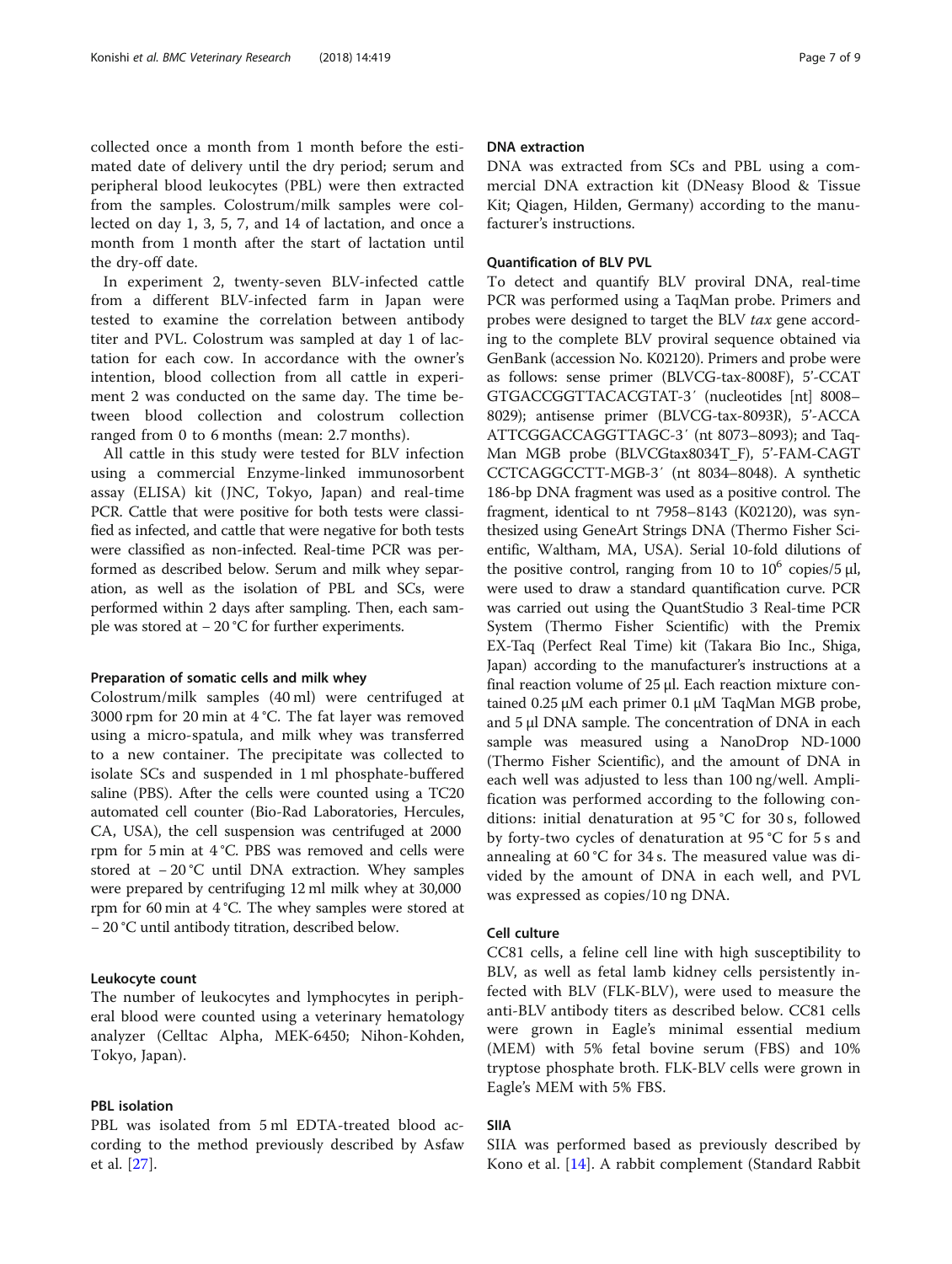<span id="page-7-0"></span>complement; Cedarlane Laboratories, Burlington, Canada) that had no inhibitory effects on syncytium formation in CC81 cells by FLK-BLV was used at a 1:10 dilution. FLK-BLV cells were adjusted to a concentration of  $2 \times 10^5$ cells/ml, and CC81 cells were adjusted to a concentration of  $1 \times 10^6$  cells/ml. Sera and whey samples were heated for 30 min at 56 °C and 60 °C, respectively. For the dilution of samples and complement, as well as cell suspension, MEM supplemented with 2% FBS (2% growth medium [GM]) was used. Equal volumes (25 μl) of serial twofold dilutions (1:2–1:1024) of samples, FLK-BLV cell suspensions, and rabbit complement were mixed in 96-well plates and incubated at 37 °C for 1 h in a  $CO_2$ -rich environment. Then, 25 μl CC81 cell suspension was added to each well and the plates were incubated for a further 2 days. Samples were tested in duplicate, and as a syncytium-positive control, 2% GM was added to eight wells instead of samples. As a syncytium-negative control, 2% GM was added to a further eight wells instead of the FLK-BLV cell suspension. The culture was stained with Giemsa and examined microscopically. Wells containing no syncytium were classified as anti-BLV antibody-positive. The antibody titer was expressed as the reciprocal of the highest serum dilution that showed a positive reaction. The antibody titer of samples that showed complete inhibition of syncytium induction in both wells of the 1024-fold dilution was designated as 1024.

#### Statistical analysis

Associations of the anti-BLV antibody titer and PVL with colostrum and blood were evaluated using the Wilcoxon signed rank test. Correlations between PVL in blood and antibody titer in blood and colostrum, as well as PVL in colostrum, were evaluated by Pearson's product-moment correlation coefficient. A value of  $p <$ 0.05 was considered statistically significant in all analyses. All statistical analyses were performed using R version 3.3.1 [[28](#page-8-0)].

#### Abbreviations

BLV: Bovine leukemia virus; EBL: Enzootic bovine leukosis; ELISA: Enzymelinked immunosorbent assay; FBS: Fetal bovine serum; GM: Growth medium; Ig: Immunoglobulin; MEM: Minimal essential medium; PBL: Peripheral blood leukocytes; PBS: Phosphate-buffered saline; PVL: Proviral load; SCC: Somatic cell count; SCs: Somatic cells; SIIA: Syncytium-induction Inhibition Assay

#### Acknowledgements

The authors thank the owners of the farms where the samples were obtained, as well as the staff of Nasu Operations Unit, Technical Support Center, Institute of Livestock and Grassland Science, NARO for their kindness and patience in sample collection; we also thank Ms. Miwa Sawai, Ms. Yuriko Taguchi, Dr. Yuka Okuwa (Prefectural government of Ishikawa), and Dr. Tomoko Kobayashi (Prefectural government of Tottori) for their technical support; finally, we thank Dr. Hiroshi Sentsui (Nihon University) for his helpful discussions.

#### Funding

This work was supported by Grants-in-Aid for Young Scientists (B) (Grant Number 26850203) from the Japan Society for the Promotion of Science (JSPS).

#### Availability of data and materials

All data included in this study is available upon request to the corresponding author.

#### Authors' contributions

MK designed the study and wrote the initial draft of the manuscript. HI and KK participated in sample collection and processing. KM designed the real-time PCR experiments. TY performed statistical analysis, supervised the study, and reviewed the manuscript. All authors have read and approved the final manuscript.

#### Ethics approval and consent to participate

All animal experiments and protocols were reviewed and approved by the Institutional Animal Care and Use Committees of the National Institute of Animal Health, NARO (Permit Numbers: 14–030, 14–033, and 14,112,051).and Institute of Livestock and Grassland Science, NARO (Permit Numbers: 15112044). We explained about the aim and plan of the current study to the owners in advance of application for permission to Institutional Animal Care and Use Committees, and we obtained verbal informed consent from the owners of cattle sampled for this study.

#### Consent for publication

Not applicable.

#### Competing interests

The authors declare that they have no competing interests.

#### Publisher's Note

Springer Nature remains neutral with regard to jurisdictional claims in published maps and institutional affiliations.

#### Author details

1 Epidemiology Unit, Division of Viral Disease and Epidemiology, National Institute of Animal Health, NARO 3-1-5 Kannondai, Tsukuba, Ibaraki 305-0856, Japan. <sup>2</sup> Grazing Animal Unit, Division of Grassland Farming, Institute of Livestock and Grassland Science, NARO. 768 Senbonmatsu, Nasushiobara, Tochigi 329-2793, Japan. <sup>3</sup>National Institute of Animal Health, NARO, Exotic Diseases Research Station Josuihoncho, Kodaira, Tokyo 187-0022, Japan. 4 Cooperative Department of Veterinary Medicine, Iwate University Faculty of Agriculture, 3-18-8 Ueda, Morioka, Iwate 020-8550, Japan.

# Received: 26 September 2018 Accepted: 29 November 2018 Published online: 29 December 2018

#### References

- 1. Murakami K, Kobayashi S, Konishi M, Kameyama KI, Tsutsui T. Nationwide survey of bovine leukemia virus infection among dairy and beef breeding cattle in Japan from 2009-2011. J Vet Med Sci. 2013;75:1123–6.
- 2. World Organisation For Animal Health (2018) the Manual of Diagnostic Tests and Vaccines for Terrestrial Animals 2018 Chapter 2. 4. 10. Enzootic bovine leukosis. [http://www.oie.int/fileadmin/Home/eng/Health\\_standards/](http://www.oie.int/fileadmin/Home/eng/Health_standards/tahm/2.04.10_EBL.pdf) [tahm/2.04.10\\_EBL.pdf.](http://www.oie.int/fileadmin/Home/eng/Health_standards/tahm/2.04.10_EBL.pdf) Accessed 30 Aug 2018.
- 3. Oguma K, Suzuki M, Sentsui H. Enzootic bovine leukosis in a two-month-old calf. Virus Res. 2017;233:120–4.
- 4. Romero CH, Cruz GB, Rowe CA. Transmission of bovine leukaemia virus in milk. Trop Anim Health Prod. 1983;15:215–8.
- 5. Chung YS, Prior HC, Duffy PF, Rogers RJ, Mackenzie AR. The effect of pasteurisation on bovine leucosis virus-infected milk. Aust Vet J. 1986;63:379–80.
- 6. Ferrer JF, Piper CE. Role of colostrum and milk in the natural transmission of the bovine leukemia virus. Cancer Res. 1981;41:4906–9.
- 7. Lassauzet ML, Johnson WO, Thurmond MC, Stevens F. Protection of colostral antibodies against bovine leukemia virus infection in calves on a California dairy. Can J Vet Res. 1989;53:424–30.
- 8. Van Der Maaten MJ, Miller JM, Schmerr MJ. Effect of colostral antibody on bovine leukemia virus infection of neonatal calves. Am J Vet Res. 1981;42:1498–500.
- 9. Nagy DW, Tyler JW, Kleiboeker SB. Decreased periparturient transmission of bovine leukosis virus in colostrum-fed calves. J Vet Intern Med. 2007; 21:1104–7.
- 10. Gutiérrez G, Lomonaco M, Alvarez I, Fernandez F, Trono K. Characterization of colostrum from dams of BLV endemic dairy herds. Vet Microbiol. 2015;177:366–9.